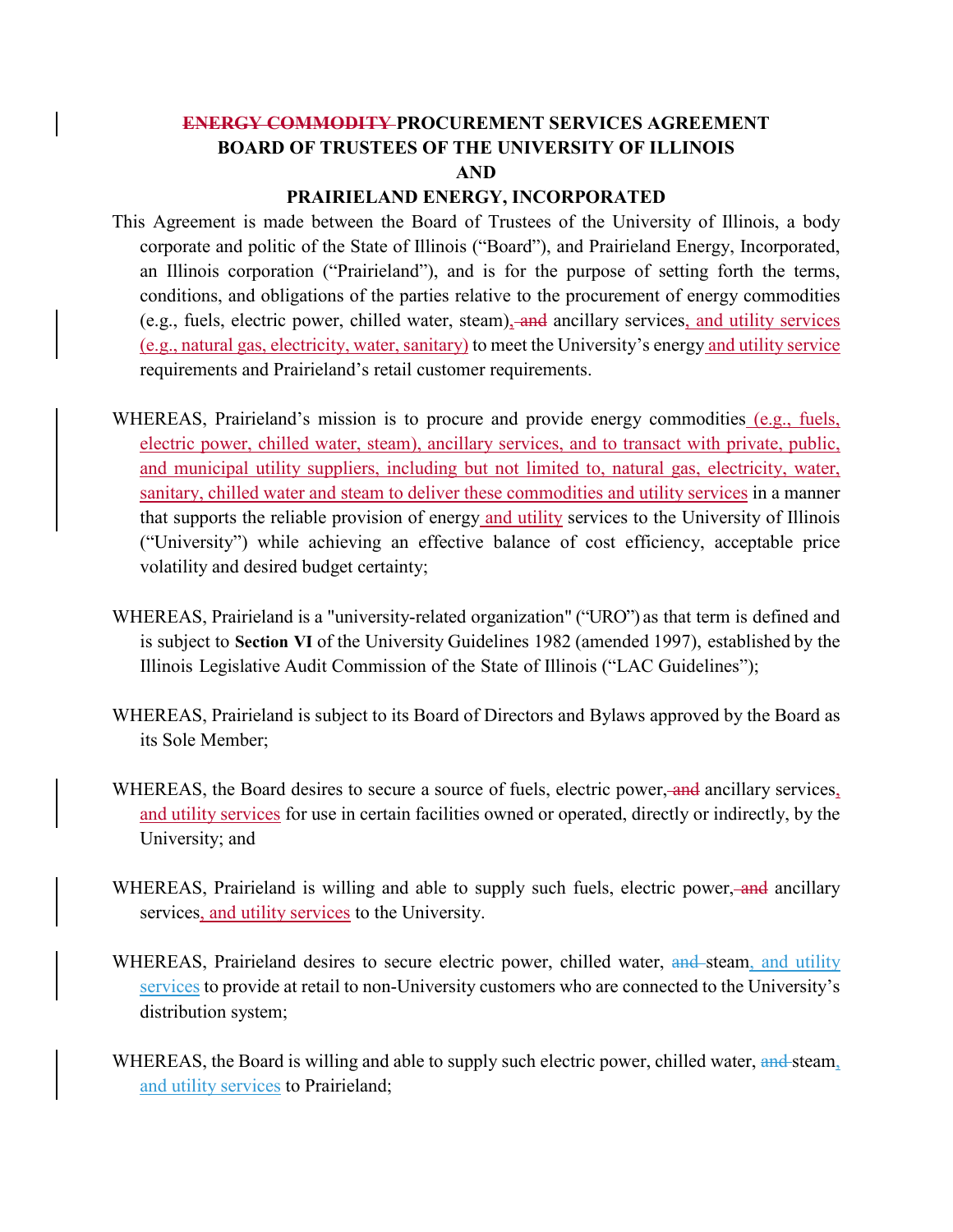NOW THEREFORE, in consideration of the mutual agreements set out in this Agreement, the parties agree and undertake as set forth in this document.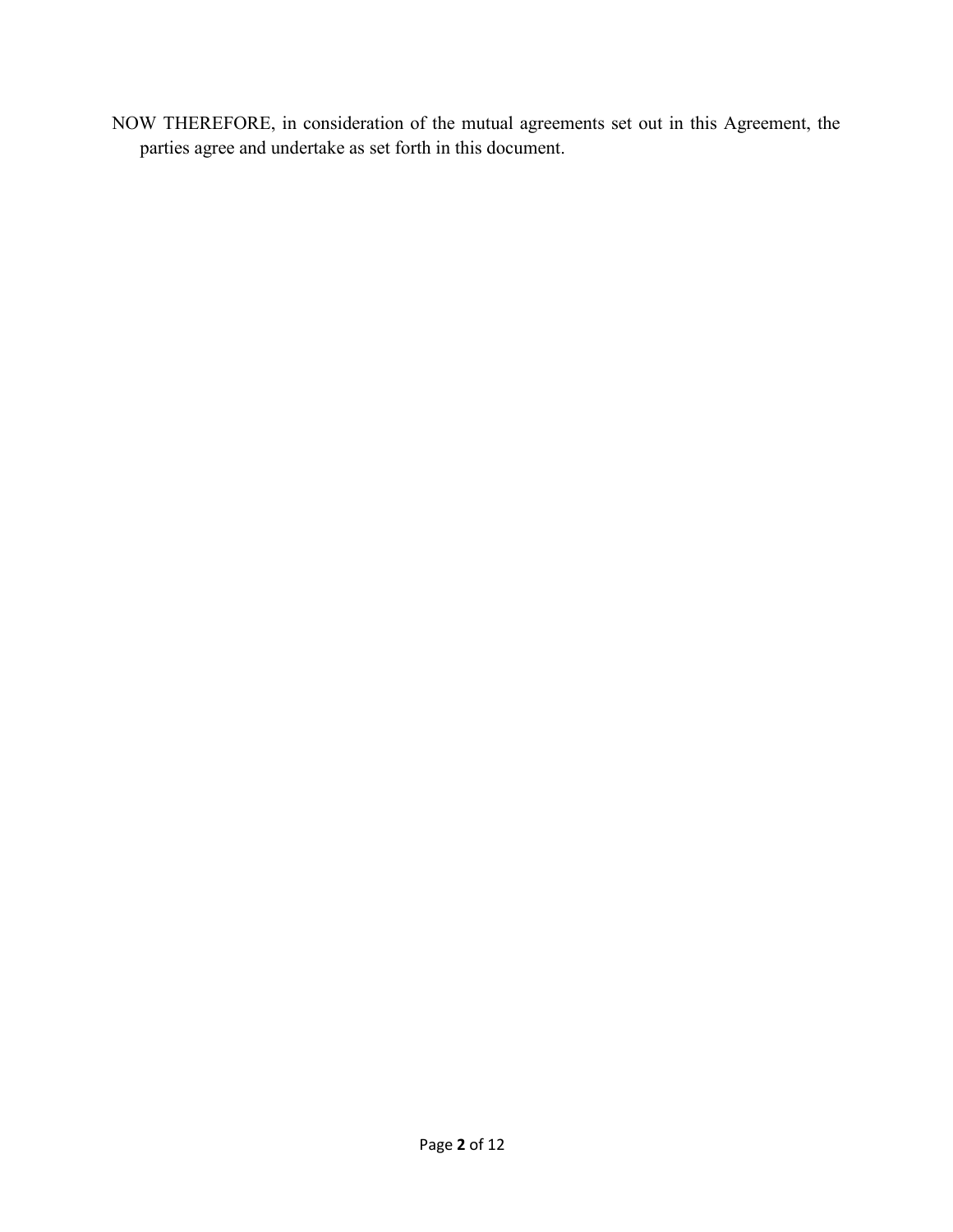#### **1. DEFINITIONS**

- a. "Capacity" shall be the continuous load-carrying ability of electric generation expressed in megawatts.
- b. "Electric Power" shall be measured in kilowatt-hours (KWh) or megawatt-hours (MWH) and represents the integration of Demand over any sixty consecutive minutes as ascertained by watt-hour meter(s) and electronic recorder(s) or other standard measuring device(s) designed to measure electric energy.
- c. "Fuels" shall include, but not be limited to, natural gasto be measured in one million British thermal units (MMBTU), coal to be measured in tons, and fuel oil to be measured in gallons.
- d. "Chilled Water" shall mean water supplied at a temperature no greater than 45°Fband agreed to between parties and shall be measured in one million British thermal units (MMBTU).
- e. "Steam" shall be vaporized water at a pressure of no less than 135 pounds per square inch gauge pressureband agreed to between parties and shall be measured in one thousand pounds (kLBS).
- $f_{\text{max}}$  "Ancillary Services" shall be those energy related products or projects which promote reliability of the energy distribution system, provide energy costs savings, or ensure delivery of energy to a load, and which may or may not be required of regulatory agencies for participation in a regulated market.
- f.g. "Utility Services" shall be utility services supplied by a private, public or municipal utility (e.g., natural gas, electricity, water, sanitary). Natural gas shall be measured in thermal units (therms), electricity measured in KWh, water measured in cubic tfeet or gallons, and sanitary measured based upon water usage and/or lbs/mass, and/or cubic foot volume, and/or biochemical oxygen demand, and/or other characteristics necessary of specific sanitary waste streams.

## **2. RENEWAL TERM**

This Agreement, entered into as of the date of last signature, shall automatically renew on a year-to-year basis thereafter until terminated by either Party giving to the other sixty (60) days prior written notice.

## **3. THE BOARD AGREES TO:**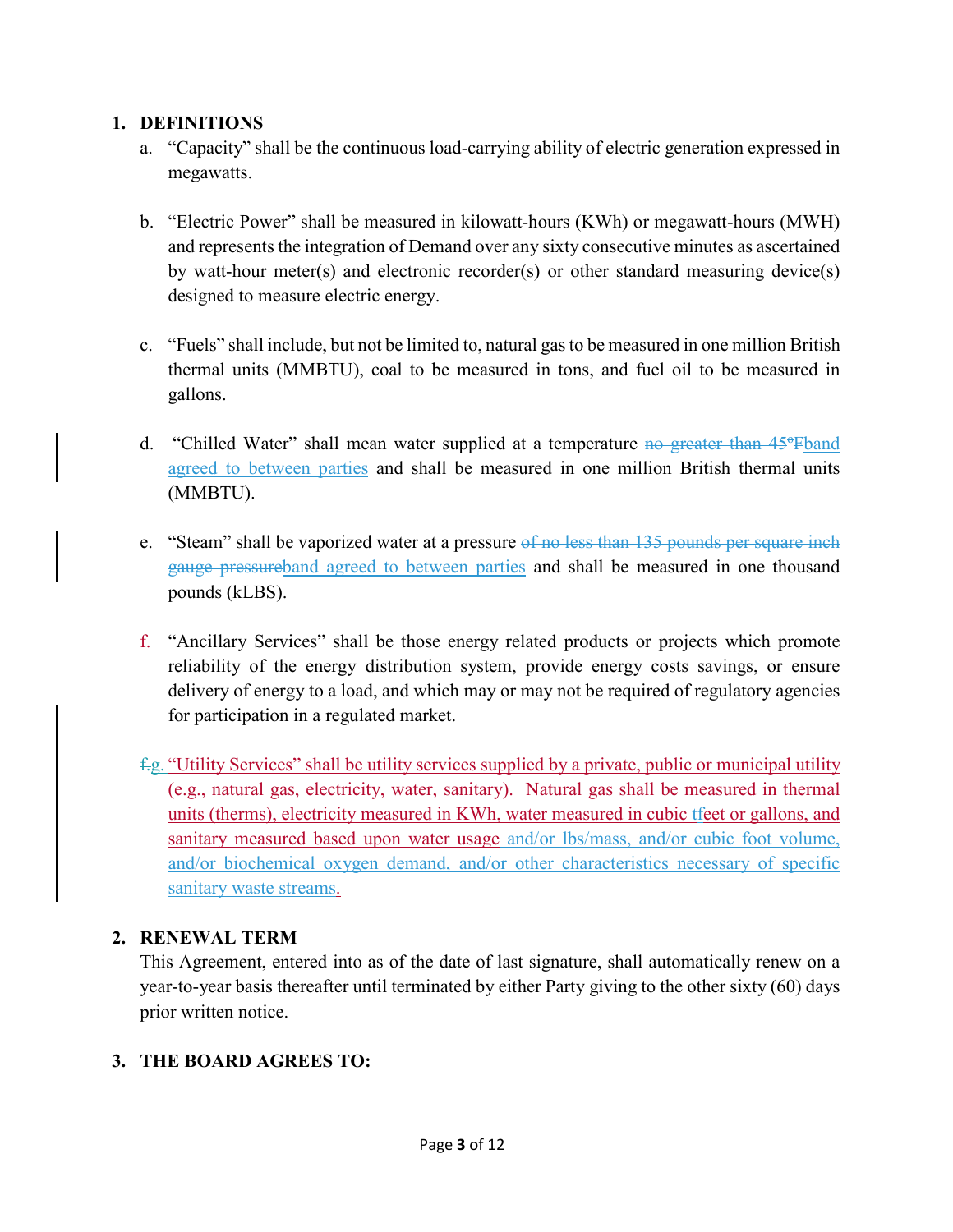- a. Act as the Consumer- University's utility operations will purchase and receive from Prairieland, Fuels, Electric Power, and Ancillary Services, and Utility Services which the University's utility operations may require.
- b. Act as the Supplier- University's utility operations will supply and deliver to Prairieland, electric power, chilled water, and steam, and ancillary services which Prairieland may need for delivery to be made at the Point(s) of Delivery as contained in Prairieland's customer service records.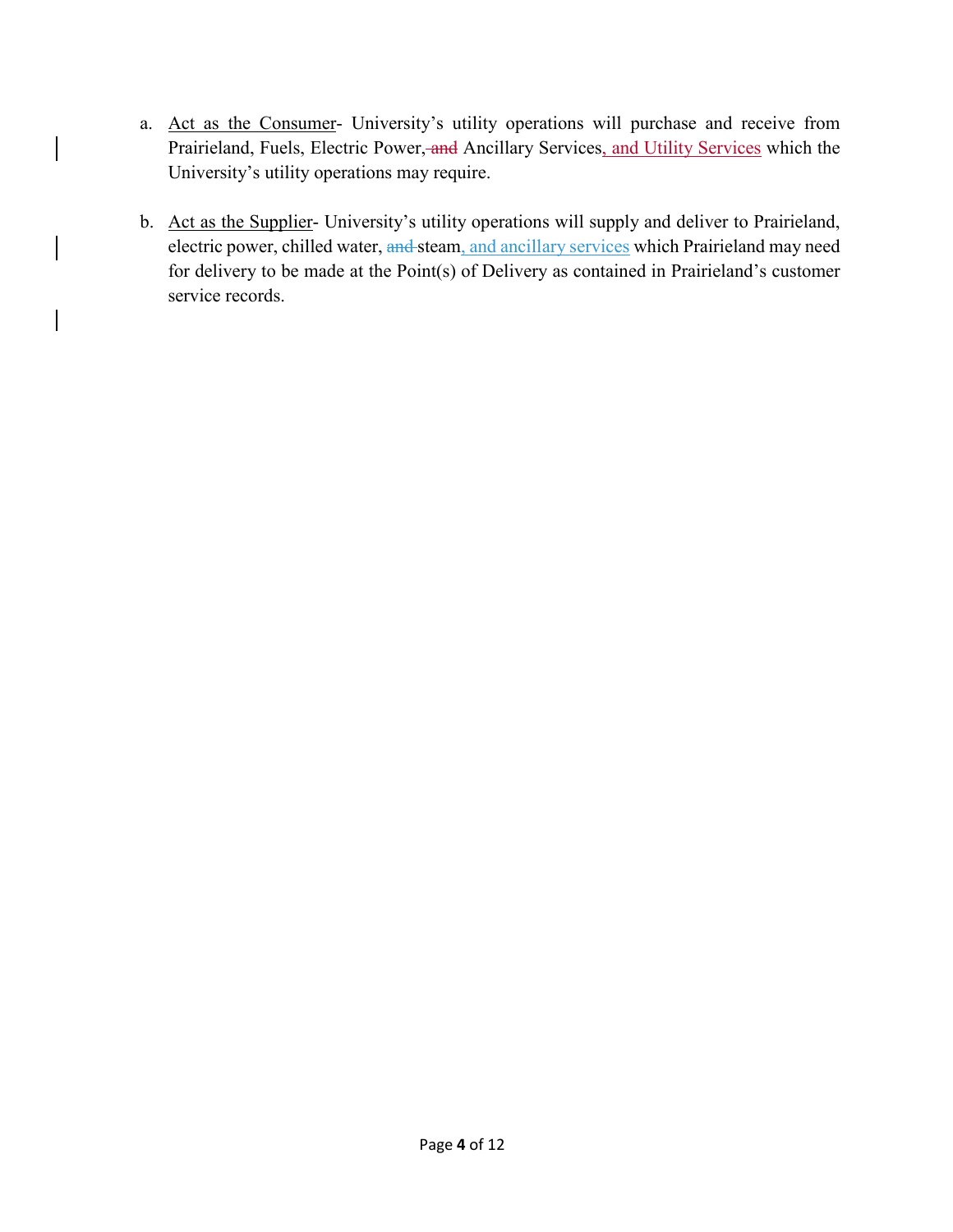- c. Assign staffing to be responsible for Prairieland's day to day operations and for the oversight of the performance of the obligations of Prairieland as stated in this Agreement. This staffing will perform the management, administration, purchasing, accounting, financial and risk management, and retail functions for Prairieland. No separate charges will be assessed to Prairieland for this staffing.
- d. Assign the University's utilities operations to be the consumer and/or supplier interface to Prairieland to manage the relationship and energy commodity procurement activities with Prairieland. The University's utilities operations will provide an approved annual energy commodities procurement plan and/or approved utility rates for Prairieland to use in its annual budgeting and rate setting process. The University's utilities operations will approve Prairieland's use of forward or financial instruments in the purchase of commodities for future delivery.
- e. Provide Prairieland with certain other business services for which no separate charges will be assessed. Such services will include, but not be limited to legal, cash management, accounting, risk management, auditing, tax, and office space and support, on a regular or ad hoc basis.
- f. Make available to Prairieland other support services from University departments such as telephone service, central stores, printing, information technology, etc. For these services, Prairieland agrees to reimburse the University at rates charged to University auxiliary operations.
- g. Provide property insurance, general liability, excess general liability, and Directors and Officers liability coverage under the University self-insurance plan for space and University employees serving as Directors and Officers. Prairieland will purchase, commercial coverage for non-University Directors and Officers. , or a combination of selfinsurance and commercial insurance for Prairieland, its directors, officers, and agents. Cost for the coverage provided will be allocated to the University Prairieland on a pro-rata share basis.

## **4. PRAIRIELAND AGREES TO:**

- a. Act as the Supplier-Procure, sell and deliver to the University Fuels, Electric Power, and Ancillary Services, and Utility Services which the University's utility operations may require including entering into appropriate contracts based on the interests of the University.
- b. Act as the Consumer- Purchase and receive steam, chilled water, and electric power which the Consumer may need for delivery to be made at Points of Delivery as contained in the Consumer's customer service records.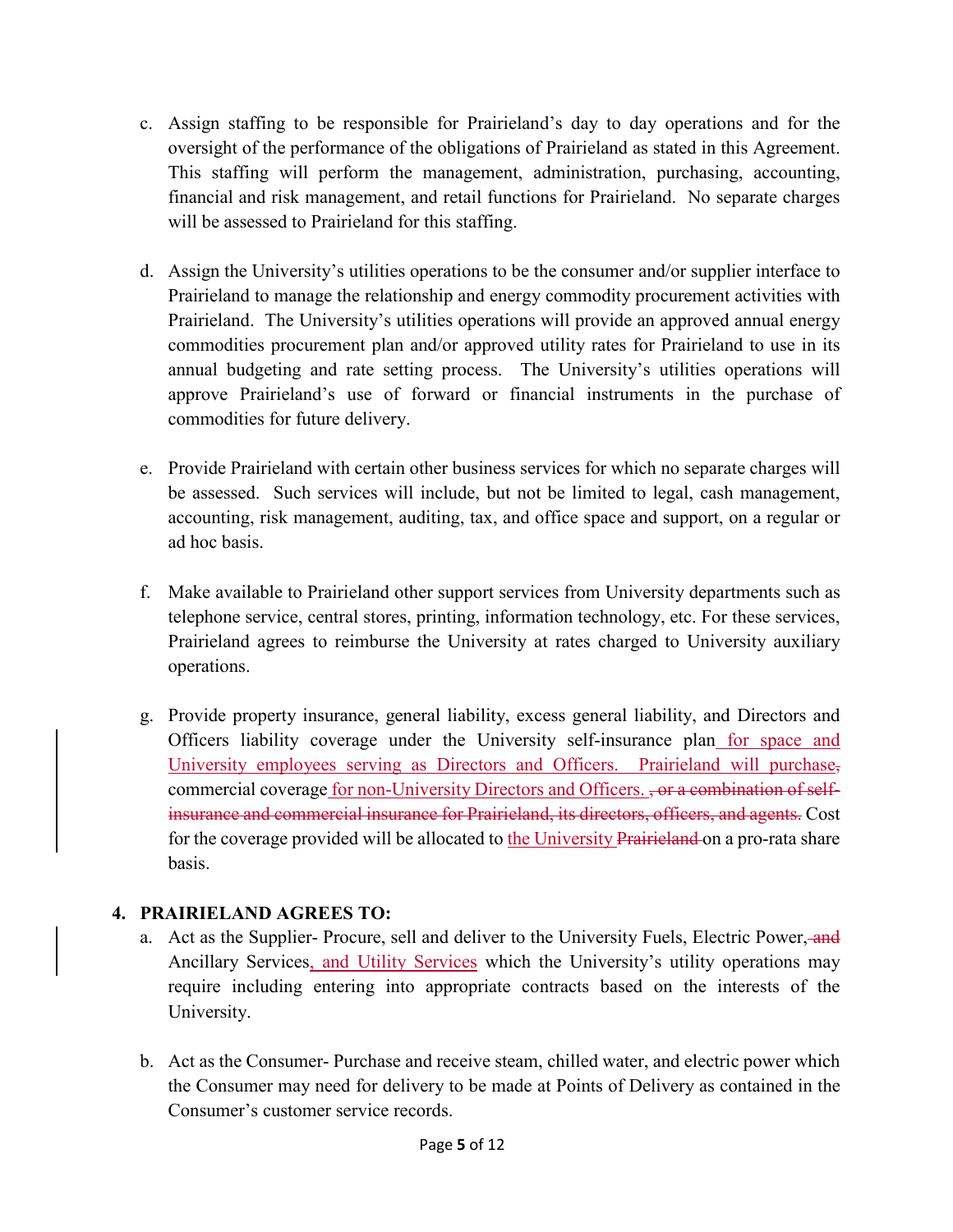- c. Operate under the governance of a Board of Directors and in accordance with the Bylaws approved by the Board as Prairieland's Sole Member.
- d. Manage the risks associated with purchasing of Fuels, Electric Power, and Ancillary Services, and Utility Services which the University's utility operations deems appropriate.
- e. Report periodically to the Board and the University's utility operations on the performance of Prairieland's energy and utility service transactions as requested by the Board and the University's utility operations.
- f. Engage third party market advisor(s) to provide market expertise to the University's utility operations in planning and executing energy commodity and utility service procurement transactions.
- g. Comply with the LAC Guidelines applicable to UROs.
- h. Comply with the University's Energy Cost Management Policy and Derivatives Use Policy as directed by the Board of Trustees at its December 2011 meeting.
- i. Comply with University policies with regard to personnel matters involving University employees assigned to Prairieland.
- j. Maintain, for a minimum of 3 years after the completion of the Agreement adequate books, records, and supporting documents to verify the amounts, recipients, and uses of all disbursement of funds passing in conjunction with the Agreement; the Agreement and all books, records, and supporting documents related to the Agreement shall be available for review and audit by the Auditor General; and Prairieland agrees to cooperate fully with any audit conducted by the Auditor General and to provide full access to all relevant materials.

## **5. TRANSACTION CONFIRMATIONS**

The parties will use the following transaction confirmation procedure for energy commodity purchases by the University from Prairieland. Should the parties come to an agreement regarding an energy commodities purchase and/or sale transaction for a particular Delivery Period, Prairieland shall provide its vendor's confirmation(s) to the University as a record of an agreement on the transaction(s). Prairieland will communicate this confirmation(s) by email, facsimile, EDI, or mutually agreeable electronic means, to the University in a reasonable period of time. The parties acknowledge that their agreement will be binding once Prairieland executes the confirmation(s) with the vendor.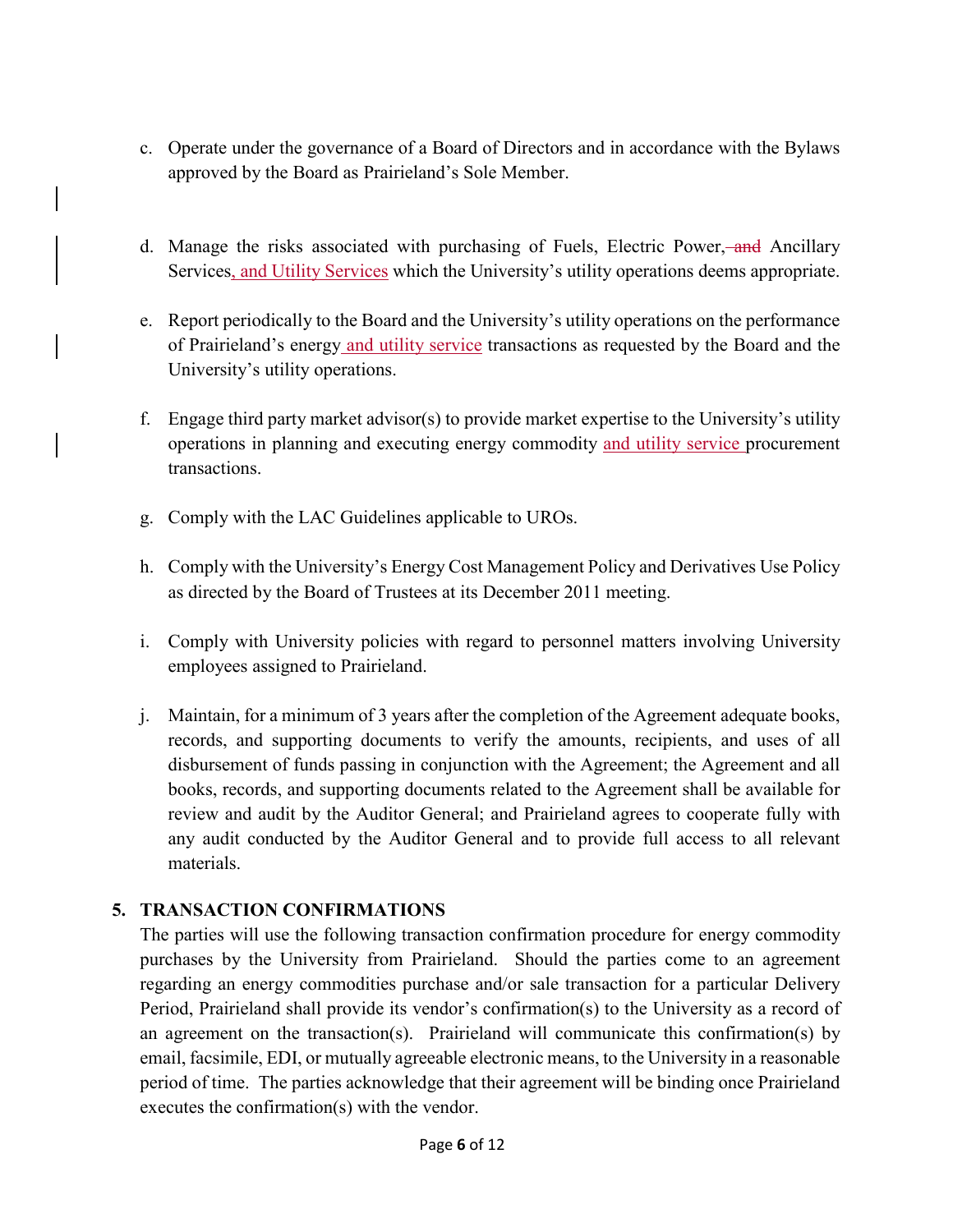### **6. SERVICE CHARACTERISTICS**

- a. Service under this Agreement shall be supplied on a firm basis, subject only to availability of supply source and conditions on the electrical, chilled water, steam, or natural gas systems. Service shall not be curtailed or interrupted for economic reasons. Service shall be curtailed or interrupted only when necessary, in conformance with standard utility industry operating and engineering practices, due to loss of supply source and/or delivery system or to preserve the integrity of all or part of regional electrical system or gas facilities and/or the University's distribution system.
- b. Electric Power service hereunder shall be delivered at the characteristics required at the Points of Delivery as identified by the Consumer.
- c. Natural gas service shall be delivered at the pressures available to the Points of Delivery as identified by the Consumer.
- d. Steam, and chilled water, water supply, and sanitary service shall be supplied on a firm basis, subject only to availability of supply source and the Seller's distribution system.
- e. The Consumer will pay any and all service charges made for services rendered by the Supplier at the Consumer's request.

#### **7. CONTINUITY OF SERVICE**

a. The Supplier shall exercise reasonable care and due diligence to supply services hereunder on a firm basis free from interruption to the Delivery Point(s); provided, however, the Supplier shall not be responsible for a failure to supply such service if such failure is without negligence or default on its part. Whenever the integrity of the electrical, chilled water, steam, water, sanitary, or natural gas systems is threatened by conditions on such system or on the systems with which it is directly or indirectly interconnected, or whenever it is necessary or desirable to aid in the restoration of service, the transmission provider and/or Capacity and supply source may curtail or interrupt service or reduce service to some or all of its customers, including Supplier or the Consumer. The Supplier shall not be responsible for failure to supply service during such a curtailment, interruption or reduction, and such action by the transmission provider and/or Capacity and/or supply source shall not constitute negligence or default by the Supplier. In the event that either party is prevented, in whole or in part, from delivering or receiving the service provided for in this Agreement by reasons of (a) an act of Force Majeure or (b) necessary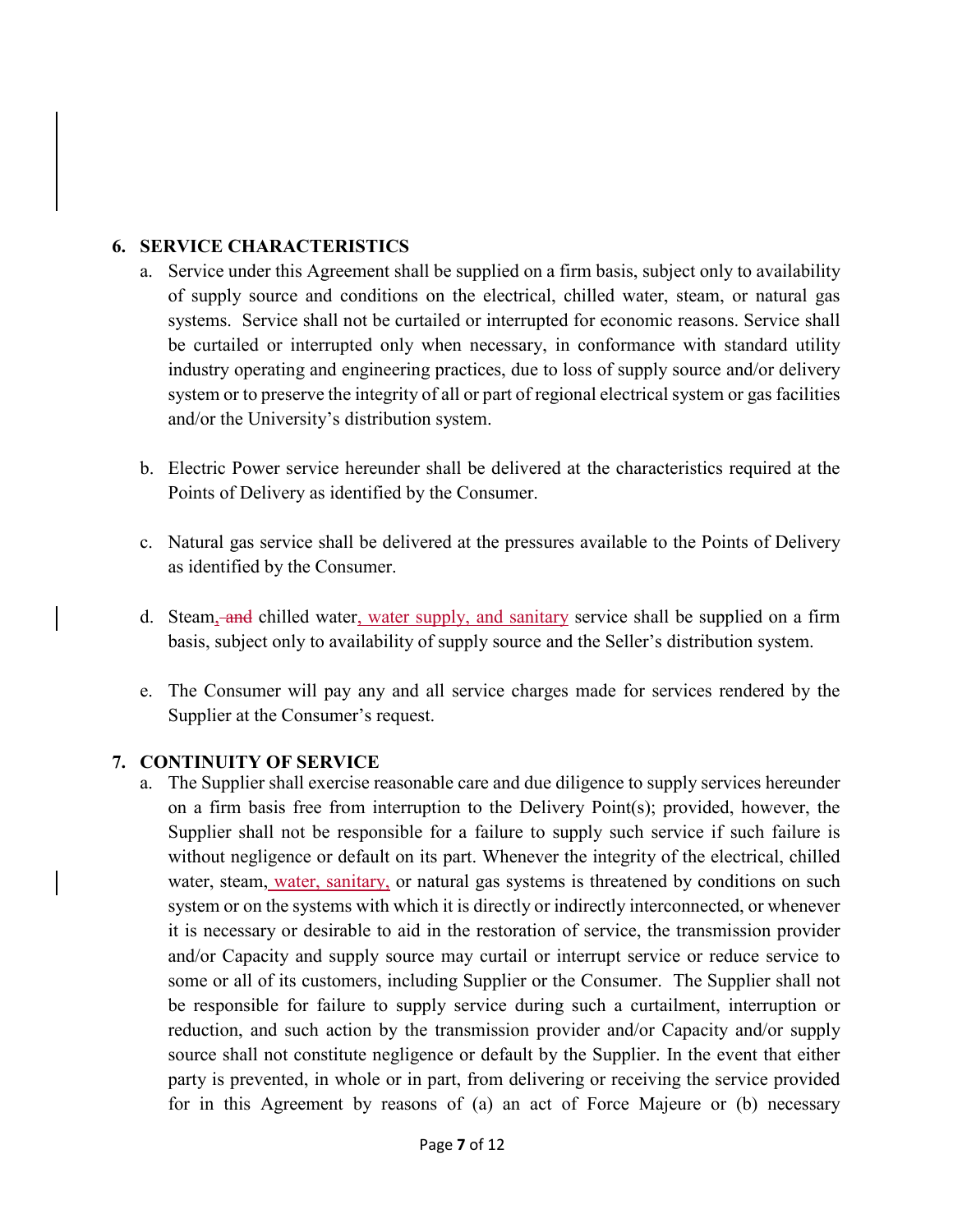maintenance or repairs to the regional electrical system or natural gas facilities, neither party shall be liable to the other for such interruption, provided, however, that both parties shall be prompt and diligent in attempting to remove or overcome the cause of the interruption. In the event service is impaired or interrupted, the party first discovering the interruption shall immediately give notice by telephone to the other party as identified in paragraph 12.

b. The words "Force Majeure" as used herein shall mean an occurrence not reasonably within the control of the affected party and which, by the exercise of due diligence, such party is unable to prevent or overcome, and shall include acts of God, labor-related disturbances, acts of the public enemy, wars, blockades, insurrections, riots, epidemics, fires, actions, orders and rules of governmental or regulatory authorities, restraint by court or civil authority, civil disturbances, explosions, breakage or accident to generator equipment, machinery, or power lines, pipeline, failure of facilities, interruption or loss of fuel supplies for generation, interruption or reduction due to operation of devices installed for electrical system protection, and any other cause or causes, whether herein enumerated. Force Majeure shall not include a failure to or inability to perform resulting from a failure or refusal to pay or inability to provide funds to obtain material, supplies, or equipment.

## **8. RIGHT OF ACCESS**

- a. The University agrees to grant such easements, licenses, or permissions over, along, and through University property as Prairieland may reasonably require for the purpose of installing, repairing, inspecting, replacing, relocating, or rehabilitating any utility facility used to provide service to the University.
- b. The University hereby grants to Prairieland the right of ingress and agrees to enter, construct, operate, remove, reconstruct and maintain necessary facilities.

## **9. METER(S) and METER READINGS**

- a. Equipment required to meter service hereunder shall be installed, owned or leased, operated and maintained by the University or Prairieland. Prairieland shall not be responsible for the installation, operation, or maintenance of any installed equipment on the University side of the Point(s) of Delivery. Prairieland will coordinate with the University's utility operations to install or remove Prairieland's meters which are put into service on the University's system.
- b. The University shall notify Prairieland of any issues that impact the accuracy of the meter function.
- c. Prairieland and the University shall work cooperatively to provide for the reading of meters and the sharing of meter data for billing purposes.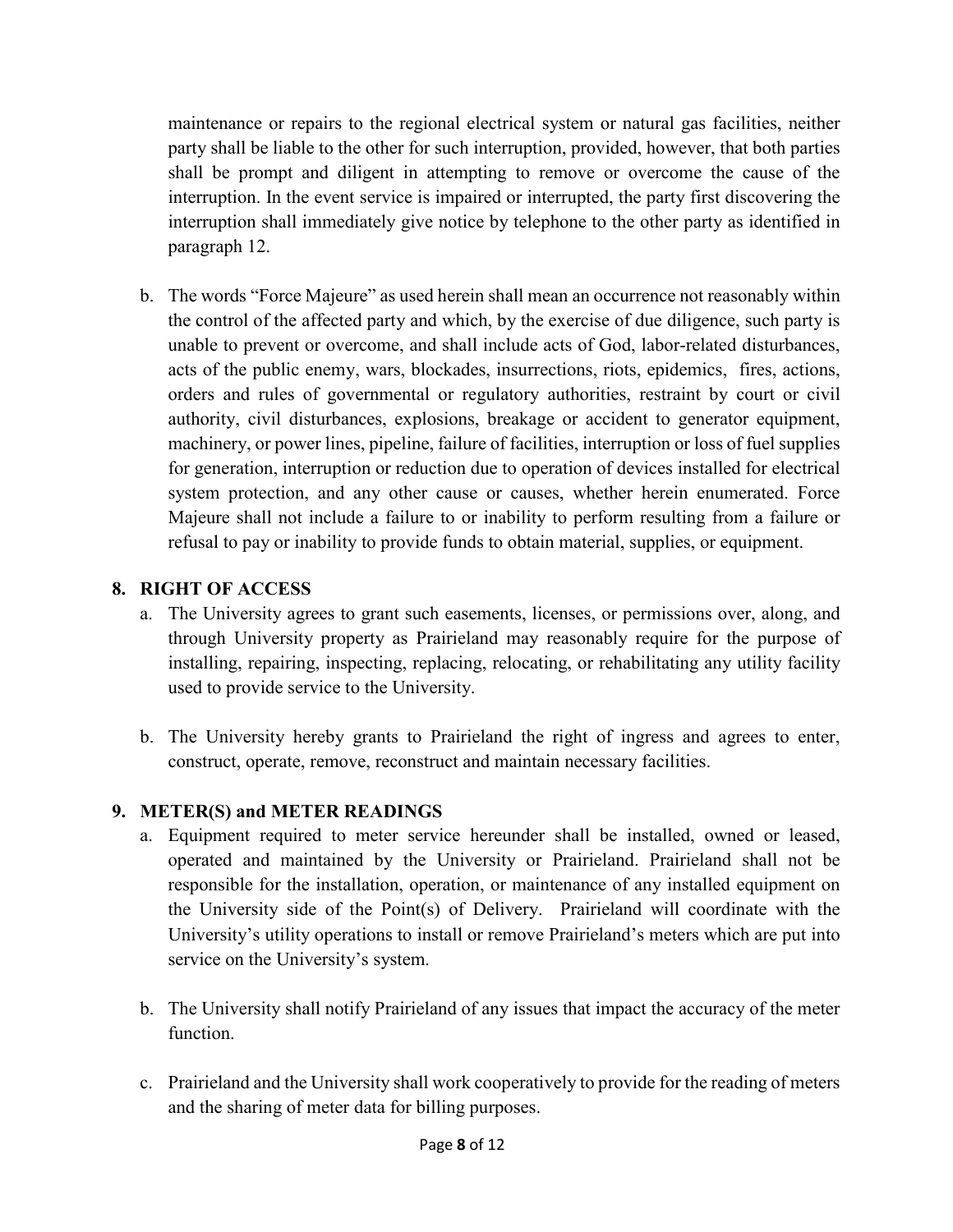### **10. RELOCATION OF FACILITIES**

If, after the initial installation of any utility facility owned by Prairieland, the University requires any portion of the installed facility to be relocated, the University shall provide for any necessary relocation at its sole expense.

### **11. COST OF SERVICES AND BILLING RATES**

Supplier shall provide the Consumer with notice regarding payments due at least monthly, and upon receipt the Consumer shall make payments to Supplier for services rendered hereunder. Billing to the Consumer will be based upon actual costs incurred and/or per unit rates determined by the Supplier. Rates used shall be reviewed annually and revised as appropriate based upon agreement between the parties.

### **12. PAYMENT TERMS**

Bills for service hereunder shall be paid via electronic funds transfer using bank account information provided by Supplier to the Consumer. Such payments shall be due within ten (10) days of receipt of billing.

## **13. TAXES AND FEES**

- a. The University shall pay all federal, state and local sales, use and other taxes associated with the fuels and electric power purchases contemplated by this Agreement. If the University pays the amount of such tax under protest, Prairieland agrees to provide reasonable assistance to the University in applying for a refund of such tax, including filing in the name of Prairieland, if required, with the applicable governmental authority, at the University's cost and expense. In no such event will University be liable for any penalties or premiums on any tax amounts Prairieland fails to pay.
- b. In addition to all taxes, the University shall pay all fees imposed by federal, state and local governmental authorities upon the sales contemplated by this Agreement.
- c. For taxes related to retail sales to non-University customers, Prairieland will charge and collect the taxes from these customers directly.

## **14. GENERAL PROVISIONS**

a. Ongoing Responsibilities Under Previous Contracts

Any interest income Prairieland may realize as a result of the utilization of funds transferred between the parties pursuant to prior agreements for the purposes of security and/or investment shall be remitted to the University at least annually.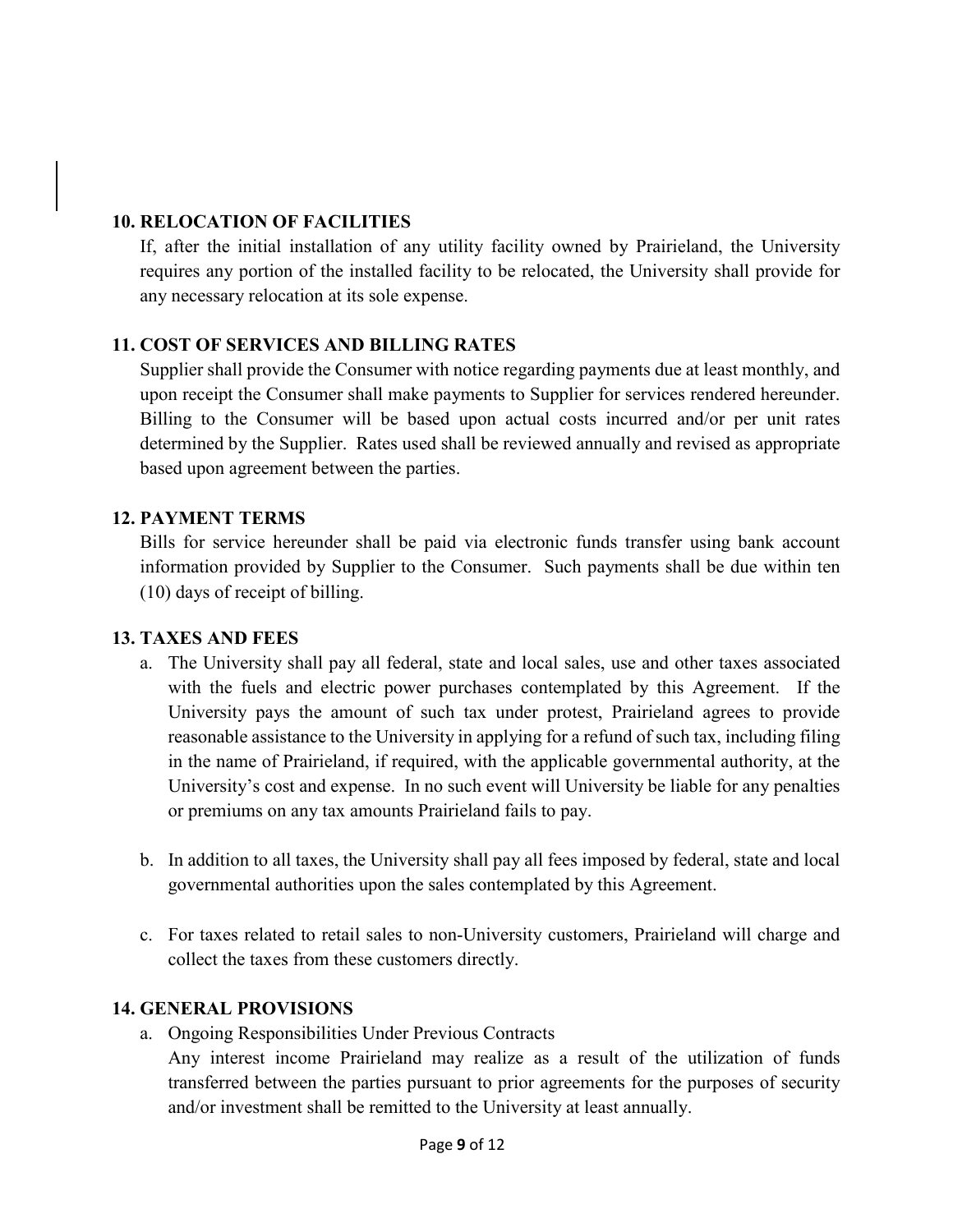## b. Assignment

The rights and obligations created by this Agreement shall inure to the benefit of, and be binding on, the successors and assigns of the respective parties hereto, provided however, that neither party shall be permitted to assign its rights and obligations under this Agreement without the prior written consent of the other party, which consent shall not be unreasonably withheld. Notwithstanding the foregoing, this provision shall not limit either party's right to assign this Agreement to an affiliated entity that assumes all obligations hereunder and whose creditworthiness and ability to perform is not materially weaker (taking into consideration any credit support) than the creditworthiness of the assignor before such transfer and assumption.

### c. Liability

Prairieland shall not be liable to the University for any loss, damage or injury to any property or person caused by, or arising from, any component of the process of providing energy services to the University. The University, on behalf of itself and others, agrees to waive all claims for damages to persons or property sustained by the University or any person claiming under the University resulting from any component of providing energy service to the University.

## d. Limitation of Liability

Neither party shall be held responsible or liable for any loss or damage resulting from failure to perform its obligation under this Agreement as a result of any cause beyond its control, including, but not limited to Force Majeure as defined in Section 6.b. Both parties shall be prompt and diligent in removing the cause of such failure to perform.

#### e. No Third-Party Beneficiary Relationships

This Agreement is solely for the benefit of the parties hereto. Nothing in this Agreement shall be construed to or shall in fact create any third-party benefits or rights of any character whatsoever in any customers, members, or other persons dealing with either party. Notwithstanding any language to the contrary in this Agreement, in no event shall either party have any liability for any indirect, special, consequential, loss of revenue, or other such damages from any cause.

#### f. Entire Agreement

This Agreement, attachments, amendments and incorporated references shall constitute the entire Agreement between the Parties with respect to the subject matter herein and supersedes all prior communications and writings with respect to the content of said Agreement.

#### g. Severability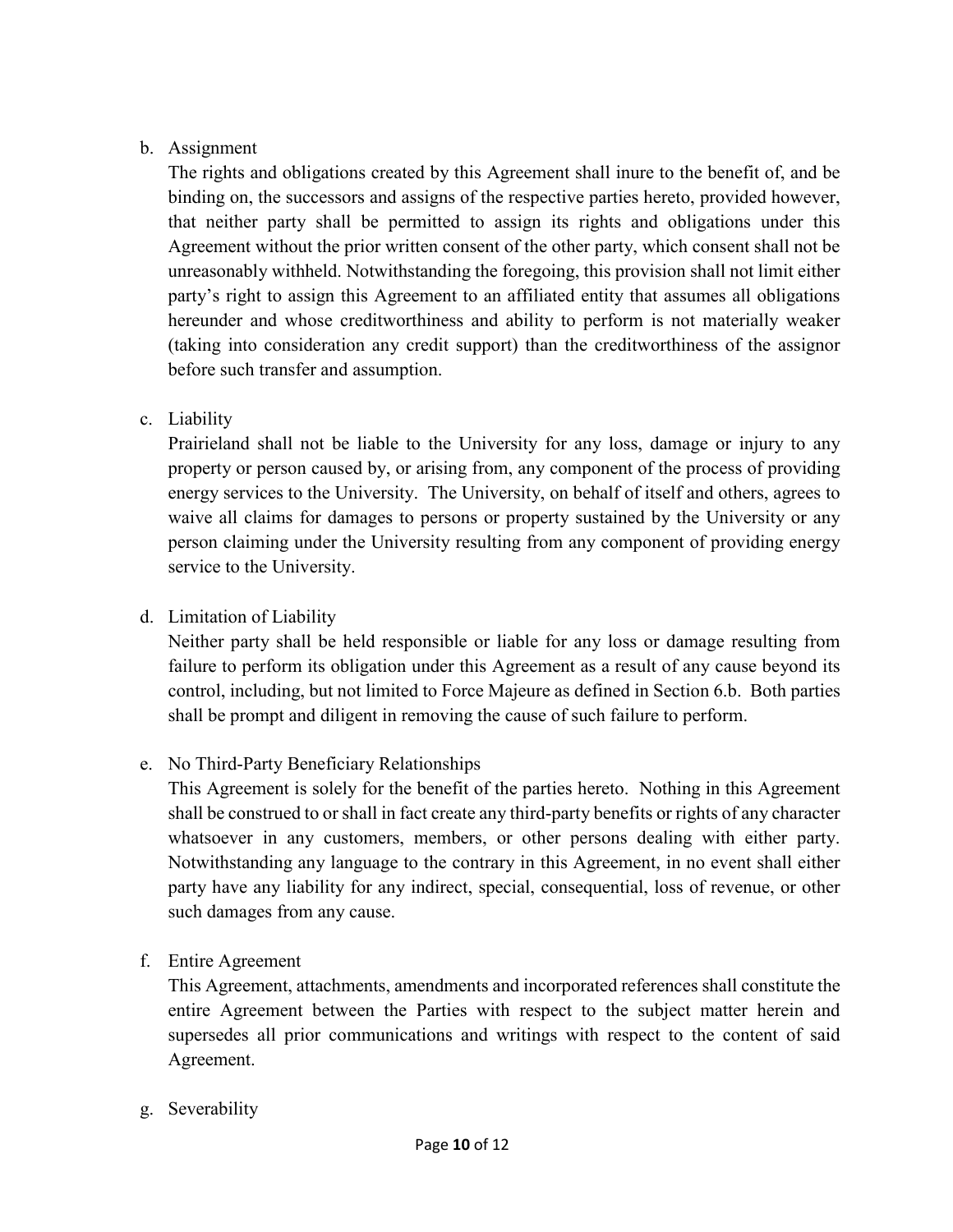If any part of this Agreement shall be declared void or unenforceable by any legal authority with jurisdiction over the matter, the remaining portions of the Agreement shall not be affected thereby. In the event any provision of this Agreement is held void or unenforceable, the parties shall promptly re-negotiate in good faith to establish new provisions that will restore this Agreement as nearly as possible to its original intent and effect, and restore the overall balance of economic benefits to the parties as originally contemplated. In the event the parties cannot reach agreement regarding the establishment of new provisions, either party may terminate this Agreement by providing written notice to the other. Such notice shall be effective as of the date received.

#### h. Notice

All notices and other correspondence contemplated or required by this Agreement shall be directed to the parties at the following addresses and shall be valid upon actual receipt:

#### i. Pertaining to this Agreement

- 1. University: Dr. Avijit Ghosh, Interim VP, CFO and Comptroller 506 S. Wright St., Suite 349 Urbana, IL 61801 Phone: (217) 333-1560
- 2. Prairieland: Michael BassSean Reeder, PresidentVice Chair 506 S. Wright St., Suite 238 Urbana, IL 61801807 S. Wright St., Suite 340 Champaign, IL 61820 Phone: (217) 333-24645688

## ii. Pertaining to Operations/Outages/Curtailments

#### 1. University:

- a. Robert RomanKent V. Reifsteck, Director of Utilities and Energy Services, Urbana-Champaign 11171501 S. Oak St., Champaign, IL 61820 Phone: (217) 265244-07662865
- b. Robert R. Roman Brad Simmons, Interim Director of Utilities, Chicago 1100 S. Morgan St., Chicago, IL 60607 Phone: (312) 355-0323996-3269
- c. Charles Coderko, Assoc. Chancellor Admin. Affairs, F&S, Springfield One University Plaza, MS BSB 433, Springfield, IL 62703 Phone: (217) 206-6730
- 2. Prairieland: Michael BassSean Reeder, PresidentVice Chair 506 S. Wright St., Suite 238 Urbana, IL 61801